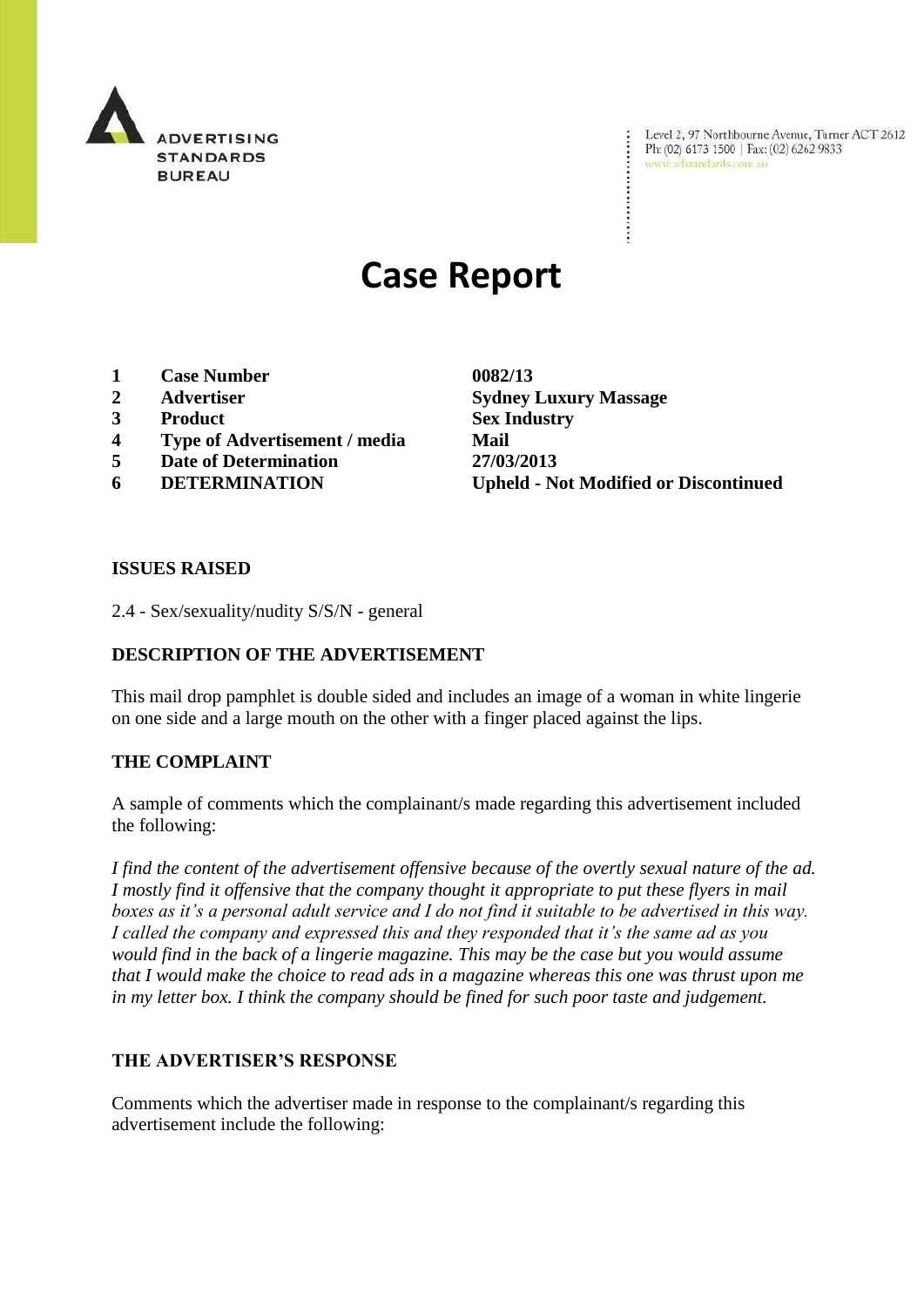*The Advertiser did not provide a response to the complaint.*

#### **THE DETERMINATION**

The Advertising Standards Board ("Board") considered whether this advertisement breaches Section 2 of the Advertiser Code of Ethics (the "Code").

The Board noted the complainants' concerns that the advertisement depicts overtly sexualised material which is inappropriate for viewing by a broad audience.

The Board viewed the advertisement and noted that the advertiser has not provided a response.

The Board considered whether the advertisement was in breach of Section 2.4 of the Code. Section 2.4 of the Code states: "Advertising or Marketing Communications shall treat sex, sexuality and nudity with sensitivity to the relevant audience".

The Board noted that the advertisement features a double sided flyer. One side of the flyer has an image of a model wearing white lingerie. The reverse side of the flyer has an image of a mouth with a woman's finger pressed against the lips. The text on that side of the flyer reads "Bringing you the ultimate pleasure in the ultimate way. The ultimate massage down under"

The Board noted the complainant's comments about the sexualized image as well as the delivery of these flyers to residential mail boxes.

The Board noted that the model is wearing lingerie and that there are no exposed parts of her body. The Board noted that the advertiser is legally allowed to advertise the particular service and that the manner in which the model is dressed is relevant to the product being advertised.

The Board noted that the side of the flyer that includes the image of the woman does not show the woman's face and the focus of the image is very clearly on her bust. The Board considered that the stance of the woman with her hands placed near to her panty line and the curve of her back make the pose very sexualised.

The Board noted that the other side of the flyer includes only an image of a woman's mouth and hand and although this image on its own, is not of itself an overtly sexualized image, the combination of the image with the text "bringing you the ultimate pleasure in the ultimate way. The ultimate massage down under" increased the sexual nature of the image and in context with the model in white lingerie made it an explicit advertisement.

The Board noted there is a level of community concern about the sexualisation of children and acknowledged the use of the advertisement via a letterbox drop meant that the relevant audience was very broad and would include children.

In the Board's view the depiction of a woman in a sexualised pose and the combination of the text included on the flyer amounted to a depiction that is highly sexualized and does not treat